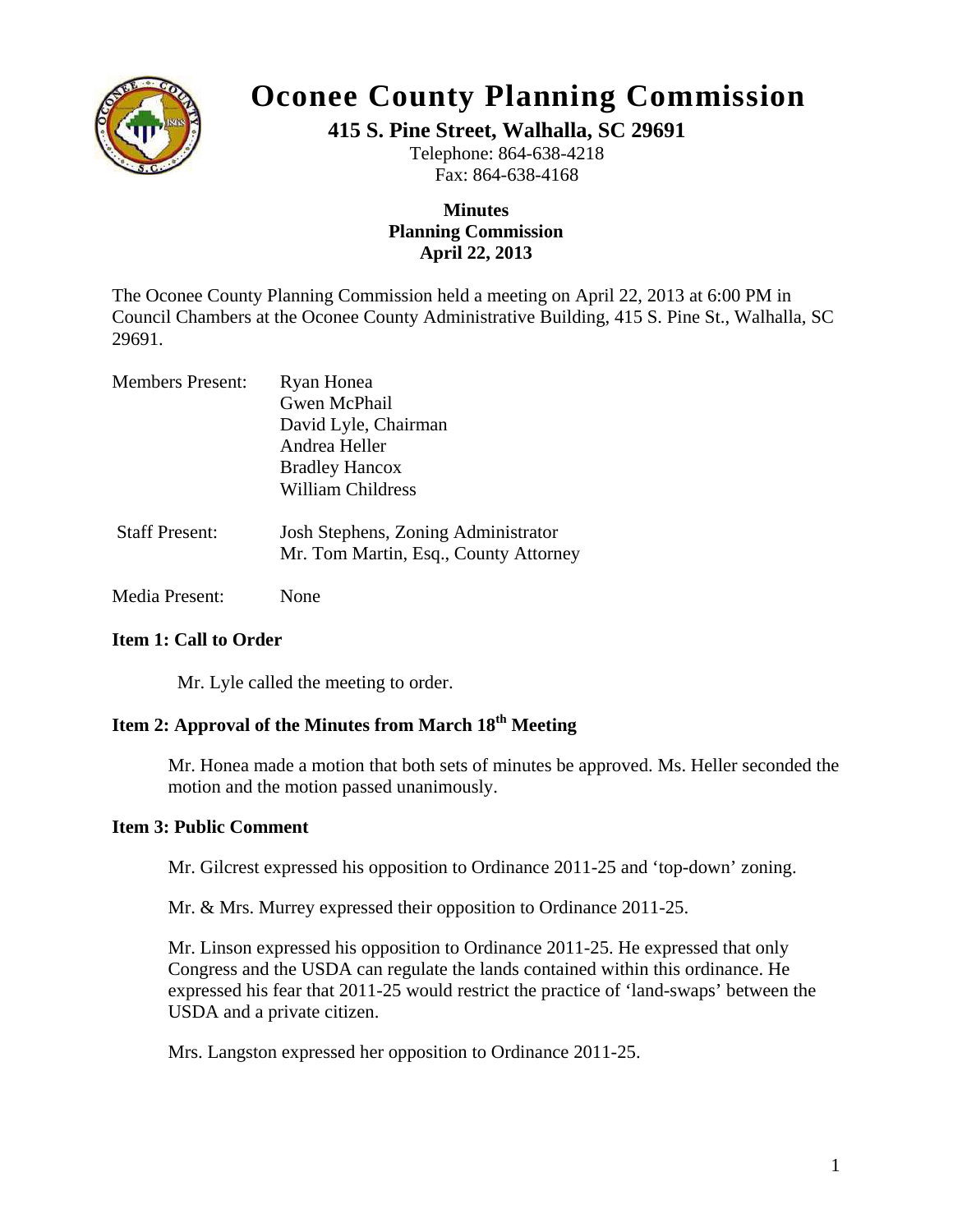## **Item 4: Variance Request – 194-00-02-018**

Mr. Stephens presented the details of the variance request to the Commission for discussion and consideration.

Mr. Honea expressed concerns regarding the proximity of the proposed location of the porch in relation to the driveway.

Mr. Les Walden spoke to the history of the property/subdivision. He also described the unique nature of the lot in terms of size and placement of the proposed house.

Mrs. Heller expressed her concerns with a potential precedent that may be set by granting this variance. Mrs. Heller made a motion to deny the variance request. The motion failed for a lack of a second.

Mrs. McPhail expressed concerns with a potential precedent that may be set by granting the variance in question.

Mrs. McPhail made a motion to grant the variance as requested. Mr. Honea seconded the motion. The motion was passed with a vote of 5-1.

## **Item 5: Ordinance 2011-25 Public Lands**

Mr. Stephens briefly reviewed the history of the 2011-25, and recommended that the Commission remove the parcels owned by Clemson University and send the ordinance to County Council for Third Reading. Mr. Stephens explained the details of the ordinance and its potential affects.

Mrs. McPhail commented that she approved of the fact that 2011-25 would allow the public to know what would any future proposed uses because they would need to ask for a rezoning.

Mrs. Heller made a motion to bring the ordinance to the floor. Mr. Honea seconded the motion and the motion passed unanimously.

Mr. Martin spoke to the legal details of Clemson University owned parcel within the ordinance in terms of Clemson University's municipal status.

Mrs. McPhail questioned the status of land that is willed/ donated to the University. Mr. Lyle expressed similar concerns.

Mr. Honea made a motion to send the ordinance to County Council with the recommendation that the Clemson University owned property be removed from 2011-25 at the time of Third Reading by County Council. The motion passed unanimously.

#### **Item 6: Goals/Ordinance Review**

Mr. Stephens discussed items that the Commission could consider for future consideration.